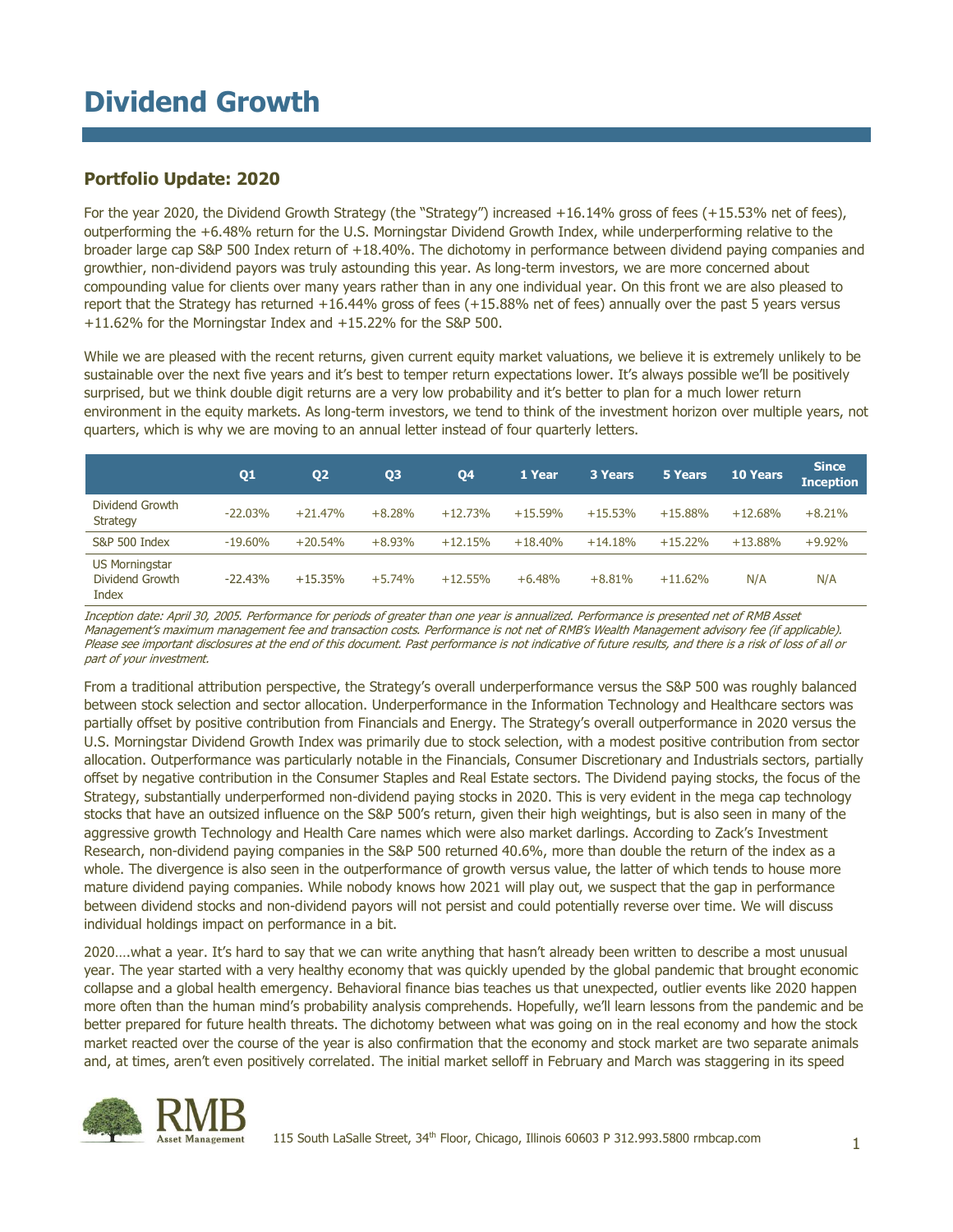and depth from peak to trough. Bottoming on March 23<sup>rd</sup>, the rebound and subsequent rally over the course of the year was equally surprising in its speed and magnitude. None of us in March thought the market could finish the year with positive returns well into the double digits, but it did. The market was clearly rescued by the unprecedented support of monetary policy from the Fed and fiscal policy from the U.S. Government. The "whatever it takes" mantra to get the country through the pandemic, along with remarkable progress on producing a highly efficacious vaccine, supported the market's rebound and astounding full year returns. The market also found solace in the outcome of the U.S. election in November that showed that most of the country remains quite centrist on policy issues, despite the polarization of Washington DC to the left and right extremes. Capitalism is by no means perfect, but it seems like most of the electorate doesn't want their central government to be overly controlling of their economic or personal lives. No matter your political leanings, we're hopeful the new year brings better leadership, sound economic policy, and greater overall stability. Corporate leadership has been quite vocal that they just want fewer outside surprises, as they lead their companies and plan for the future.

As we close the books on a most tumultuous year, we think there is a strong case for optimism that the economy will improve significantly in 2021, once the health crisis subsides. With COVID cases, hospitalizations, and deaths still rising at alarming rates, the distribution of the vaccine cannot come quickly enough. This was not your normal recession and the pace of the economic recovery will parallel the success in ending the health crisis. There is a strong case for optimism, as the population becomes vaccinated and more reopening commences. Consumer savings rates have been high during the recession and could unleash strong spending, particularly for consumer services once we reach the midpoint of the year. Additional stimulus programs from the government are helping bridge the gap and hopefully employment growth will be strong once spring comes.

The stock market is a powerful, forward-discounting mechanism and has priced in an optimistic recovery scenario. Historically high valuations reflect this expected corporate earnings recovery in 2021 and 2022 and for interest rates to remain extremely low. The 10 Year Treasury was already quite low at the beginning of the year at 1.92% but fell even further with the onset of the pandemic and Fed rate cuts, ending the year at 0.92%. While we are not a believer that we will see negative rates in the U.S., much of the worlds developed markets do, and, at 1%, we do have a negative real interest rate when adjusting for inflation. The massive government stimulus programs that have blown the Federal deficit into the trillions (yes, that's trillions plural!) and printing of dollars by the Fed do leave us with concerns about inflation in the future. While this may not be a 2021 event as the economy recovers, we are on the lookout for signs of emerging inflation. The Fed has promised to keep interest rates unchanged, even if inflation exceeds 2%, so there is a possibility that the Fed could get behind the curve at some point in the next couple of years. In our opinion, equity market valuations are pricing in low interest rates for many years into the future, so upward pressure on rates would not be good for stocks. As bottom-up equity investors, we always have some hesitation to opine on "the market" as it's one homogenous thing, as we believe in the mantra of "a market of stocks, not a stock market". Our bottom-up process confirms this expensive market, as we are not finding bargains in individual companies to be abundant, particularly in our quality growth universe. Within our existing holdings, the Strategy has more reward-to-risk ratios under one than it has greater than one, a full reversal from where we stood in mid-March, when we were excited about the long term opportunities the selloff had presented us. In hindsight, this aggressive buying window was not open for very long after the quick rebound off the lows. The Strategy took advantage of some dislocations during this period, although, in hindsight, we wish we would have been even more aggressive in making a few more changes. That said, we've stuck with our process and strategy and it's paid off in healthy relative returns in 2020 and the past five years. Macro market predictions are very difficult to make with any hopes of being consistently accurate, so we'll keep our efforts principally focused on bottom-up stock selection. We have built a concentrated, yet diversified, portfolio of high-quality, individual companies that can grow their earnings for years into the future and earn attractive returns on invested capital. No matter what happens with the current market cycle, we strongly believe the Strategy positions us to outperform over the long run without taking undue risk.

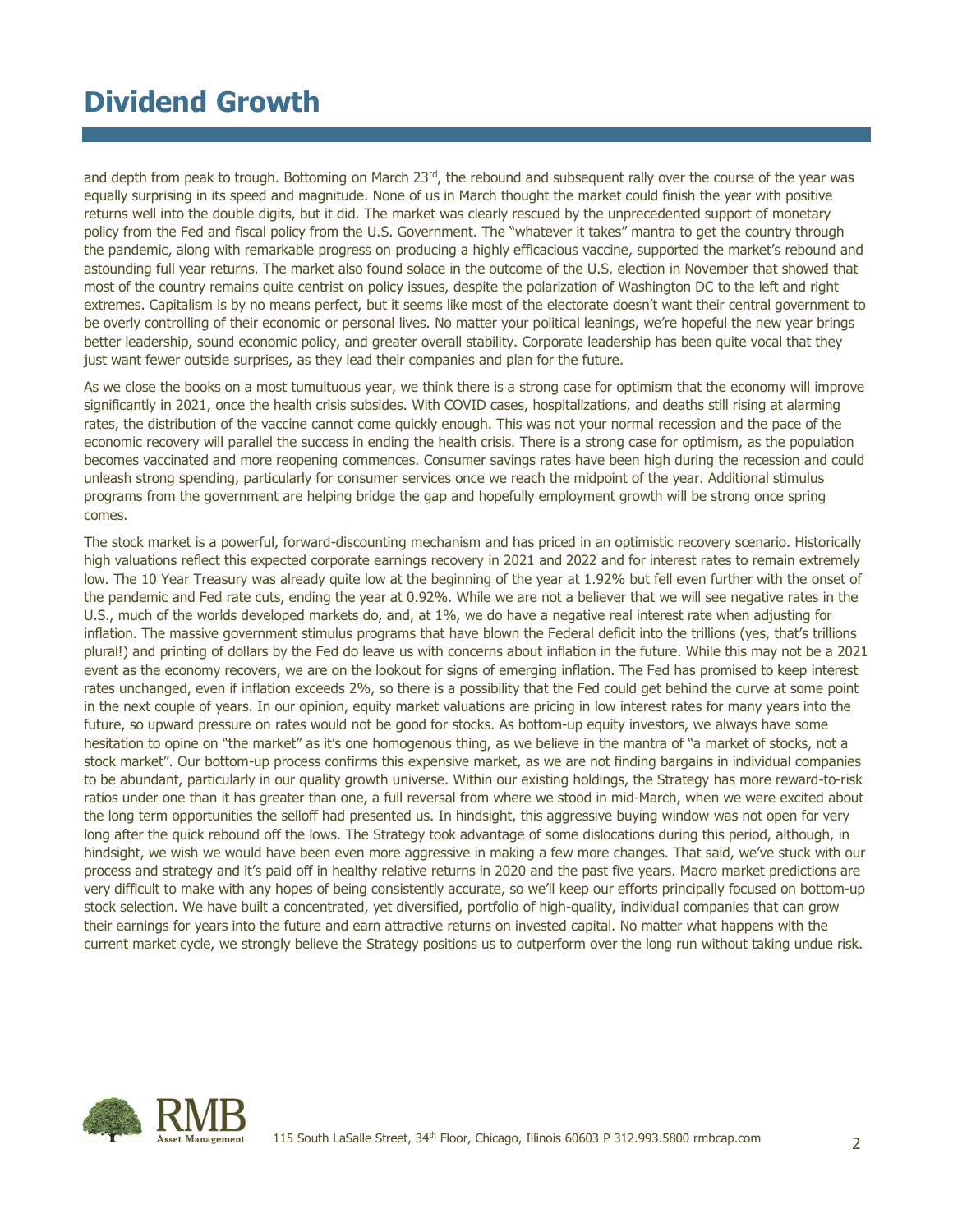### **Contributors and Detractors**

The accompanying chart shows the Strategy's largest contributors and detractors to performance during the year. The largest contributor was Apple Inc. (AAPL, +82.31%), a company that needs no introduction. The stock performed well this year, given limited business exposure to the pandemic and anticipation of strong sales of its new 5G enabled iPhones. Investors

also are increasingly focusing on the recurring revenue service segment of Apple's revenue, which, as it becomes a larger piece of the total, has been a tailwind for a higher valuation. We did cut back our position size in Apple this fall shortly after the 4 for 1 stock split, as we felt the valuation had gotten ahead of the fundamentals. We chose not to exit the position completely, as we still like the long-term growth opportunity for the company and also acknowledge our low tax basis. Currently, Apple is in the bottom third of the Strategy. No surprise, another technology name, Microsoft Corp. (MSFT, +42.53%) was the second largest contributor. Microsoft continues to enjoy outstanding growth for a company of its size. The move of its iconic Office enterprise software to the cloud has gone exceptionally well, accelerating growth and making it more subscription-like business. Its Azure cloud segment also continues to grow at a rapid rate, with secular growth tailwinds ahead of it indefinitely. We also have to applaud the job CEO Sataya Nadella has done over the past several years in reinvigorating a tired business and improving the corporate culture to attract and retain high quality talent. Microsoft is the Strategy's largest position at year end.

On the negative side of the performance ledger, we had several names that detracted from performance in 2020. Leading the way is aerospace and defense supplier, Raytheon Co. (RTX, -46.55%). In what might go down as the worst luck in history for the timing of a transformative acquisition, Raytheon closed its merger with United Technology's commercial aerospace business at the beginning of 2020, just

### **Core Equity 2020 CONTRIBUTION REPORT** Ranked by Basis Point Contribution

|                                   | <b>Basis Point</b><br><b>Contribution</b> | <b>Return</b> |
|-----------------------------------|-------------------------------------------|---------------|
| <b>Top Contributors</b>           |                                           |               |
| Apple Inc.                        | $+354$                                    | $+82.31%$     |
| Microsoft Corp.                   | $+323$                                    | $+42.53%$     |
| Ritchie Brothers Auctioneers Inc. | $+263$                                    | $+64.69%$     |
| Lowe's Companies Inc.             | $+258$                                    | $+36.40%$     |
| Analog Devices Inc.               | $+253$                                    | $+76.29%$     |
| <b>Bottom Detractors</b>          |                                           |               |
| Raytheon Co.                      | $-334$                                    | $-46.55%$     |
| Microchip Technology Inc.         | $-294$                                    | $-27.45%$     |
| U.S. Bancorp                      | $-217$                                    | $-45.07%$     |
| Chevron Corp.                     | $-102$                                    | $-37.96%$     |
| CME Group Inc.                    | -61                                       | $-6.34%$      |

Past performance is not indicative of future results, and there is a risk of loss of all or part of your investment. The above does not represent all holdings in the Strategy. To obtain a copy of RMB's calculation methodology and a list of all holdings with contribution analysis, please contact your service team. The data provided is supplemental. Please see important disclosures at the end of this document.

as the pandemic was about to hammer the growth potential for the commercial aerospace business, which it was getting from United. As we all know, airlines have been one of the most highly impacted industries from the pandemic, as commercial traffic collapsed. The need for new airplanes, replacement engines, and the underlying health of the customer base to even make purchases has been decimated. While there is a bull case for longer-term recovery of the industry, it will take years to get back to what 2019 looked like. We've selectively used our position in Raytheon as a source of cash during the year and have a small remaining stub position at year end. Analog semiconductor and microcontroller provider Microchip Technology Inc. (MCHP, -27.45%) was the second largest detractor for the year. We sold our position in Microchip to purchase peer Analog Devices Inc. (ADI) during the market drawdown, to take advantage of a tax loss and upgrade to what we believe is an equivalent or higher quality semiconductor name. Microchip also had a more leveraged balance sheet than Analog and had chosen to be more acquisitive over the past few years rather than grow its dividend. We have a long history in following Analog and believe they have a strong competitive position, good management team with a history of integrating acquisitions well, and an ability to grow consistently for years to come.

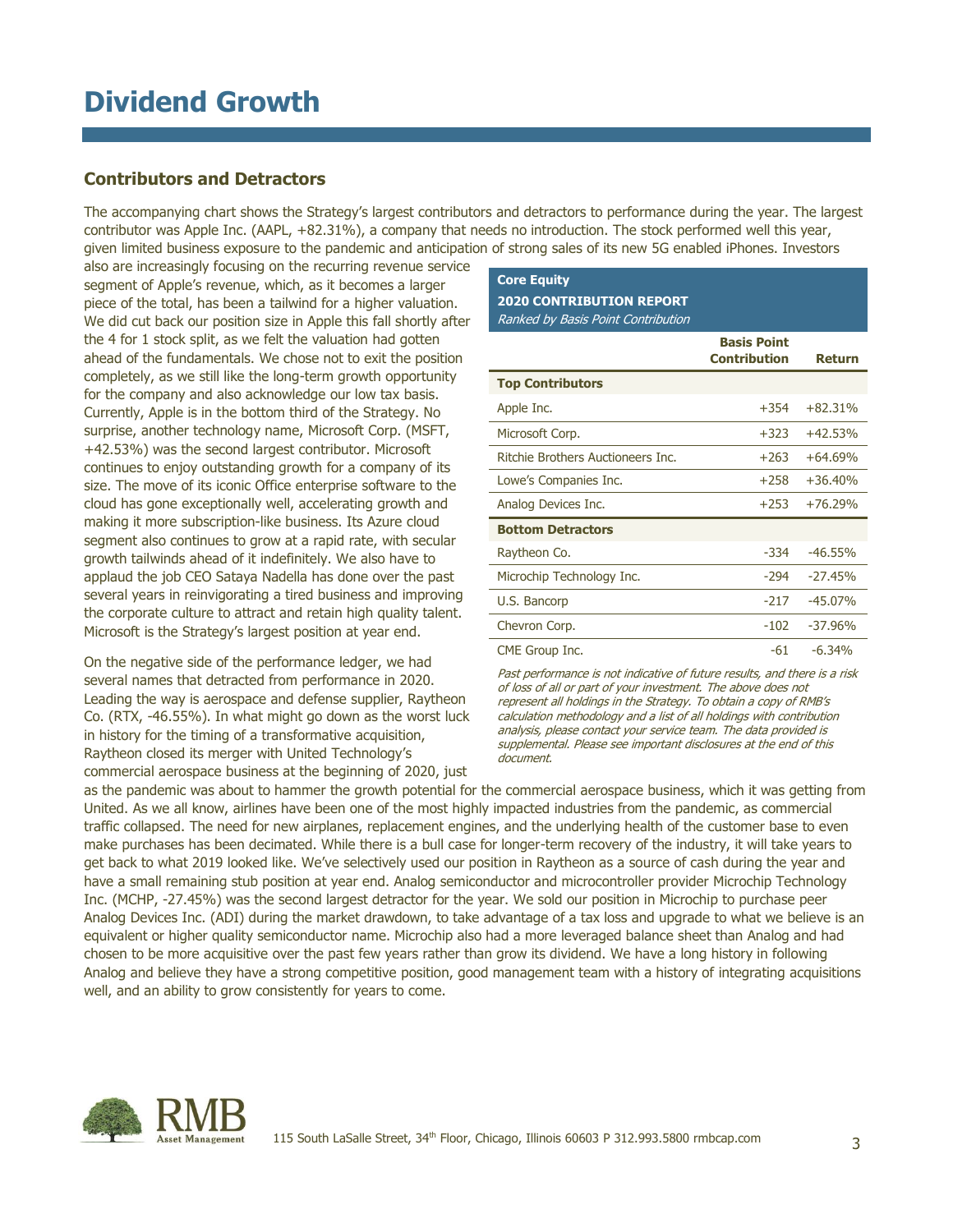## **Portfolio Activity**

During the year, the Strategy purchased three new names, which is, historically, a bit on the lower side, but consistent with our desire to keep turnover low and own long-term compounding business models that can be owned for years. The three

new names bought this year are Keurig Dr Pepper Inc. (KDP), Analog Devices Inc. (ADI), and JP Morgan Chase & Co. (JPM). Keurig is a branded beverage manufacturer that owns the leading coffee brew-athome system, as well as a portfolio of cold drinks, including iconic Dr Pepper, Snapple, and Canada Dry. Keurig and Dr Pepper merged two years ago, combining a portfolio of iconic brands, to create the first beverage company with scale across both cold and hot beverages. The combined enterprise can better leverage their unique scale, distribution, and innovation to become a more powerful company in the beverage industry. On the "hot" coffee side of the business, Keurig is in an enviable position of a razor/razorblade model with well-defined e-commerce capabilities able to capitalize on the work-from-home / post-COVID environment. As more household turn towards at-home coffee consumption, there is a real opportunity for Keurig to significantly increase its penetration from the current 25% level. On the cold side of the business, the company has been leading with product innovation, which has driven above industry average growth. Distribution is another key asset of the company, as their companyowned direct store distribution (DSD) can deliver packaged bottling to 75% of the population with partnerships delivering the rest. The company has rapidly paid down debt over the past couple of years and is on a path to three times leverage by the end of this year, after which it can increase capital towards growing the dividend (2% current yield) and buying back shares. We think this Consumer Staple name can compound earnings for the next several years at an above sector

#### **TOP 10 HOLDINGS AS OF 12/31/20**

| <b>Company</b>            | % of Assets |
|---------------------------|-------------|
| Microsoft Corp.           | 6.55%       |
| Morgan Stanley            | 5.54%       |
| Lowe's Companies Inc.     | 5.15%       |
| UnitedHealth Group Inc.   | 4.67%       |
| JPMorgan Chase & Co.      | 4.62%       |
| Keurig Dr Pepper Inc.     | 4,55%       |
| American Tower Corp.      | 4.47%       |
| Union Pacific Corp.       | 4.42%       |
| Becton, Dickinson and Co. | 4.35%       |
| <b>Accenture PLC</b>      | 4.28%       |

Holdings are subject to change. Portfolio characteristics are intended to provide a general view of the entire portfolio, or Index, at a certain point in time. Characteristics are calculated using information obtained from various data sources. Past performance is not indicative of future results, and there is a risk of all or part of your investment. The data provided is supplemental. Please see disclosures at the end of this document.

average growth rate, while increasing its stream of dividend payments to shareholders.

JP Morgan Chase & Co. (JPM) was added to the Strategy to replace U.S. Bancorp (USB) and we subsequently added to the position later in the year. When bank stocks were crushed in March, we felt like it was time to play a little more "offense" and own an equally high quality, albeit modestly higher beta bank name. JP Morgan has a long history of being one of the best managed of the mega-cap U.S. banks, with CEO Jamie Dimon earning his rockstar status over the years. The market hit the stock hard assuming credit losses would skyrocket from the pandemic, capital markets would dry up, and interest rates would stay low forever. As the Fed flooded markets with liquidity and the government provided aid to both businesses and individuals, it became clearer over the course of the year that banks would ride out this deep, albeit short, recession just fine. JP Morgan's "fortress balance sheet" was built to withstand difficult periods and has been proven to be well capitalized during difficult periods like these. Bank stocks really started to rally in the fourth quarter, as interest rates rose off their lows, creating a modestly more favorable yield curve. JP Morgan was also given the green light by the Fed to return more capital to shareholders through its dividend and buyback programs, confirmation that the worst of the storm has passed. We see more upside for the stock in coming quarters and the position is the Strategy's fifth largest at year end.

We completely exited three names during 2020. As mentioned earlier, Microchip Technology Inc. (MCHP) was swapped for Analog Devices Inc. (ADI) and U.S. Bancorp (USB) was sold to purchase JP Morgan. We also exited our position in integrated oil giant Chevron Corp. (CVX) late in the year, with most of our taxable investors realizing a tax loss in the process. Energy stocks had brutal year in 2020, the worst performing sector overall. Global energy markets were already struggling from excess global supply and lackluster demand pre-pandemic, oil and gas prices collapsed as the economy shut down in the second quarter. Market prices did recover some in the back half of the year, as reopening optimism grew and OPEC showed that it still has some relevance in impacting global commodity prices. We exited our position in Chevron, acknowledging that,

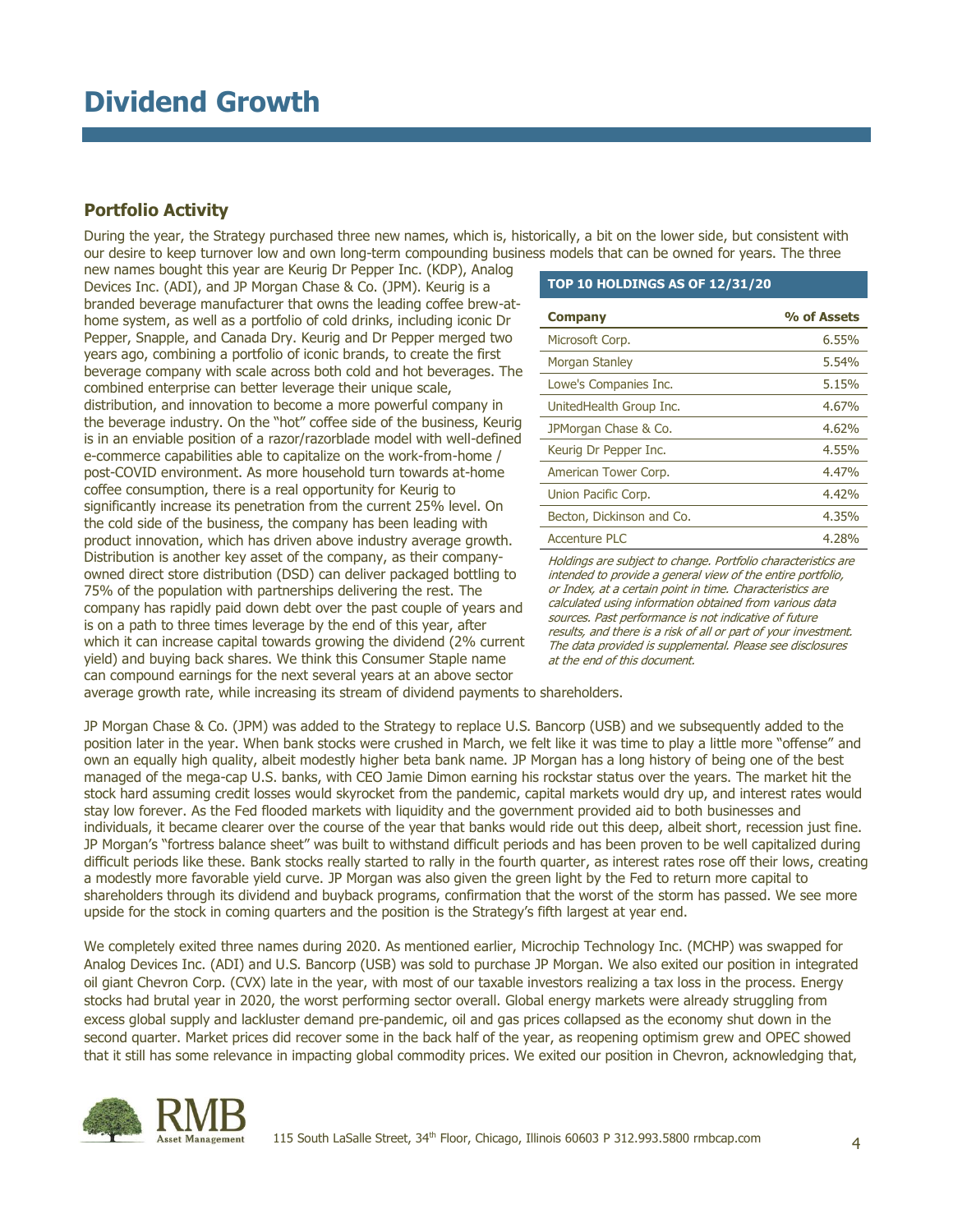for long term investors, the Energy sector really isn't all that attractive of a place to own "compounders". Fortunately, the sector is a small part of the underlying benchmark, so by not owning a name, we can further differentiate ourselves without taking much benchmark risk.

## **Outlook**

U.S. corporate earnings growth, which is the biggest long-term driver of stock prices, was impacted significantly in 2020 by the pandemic and recession. That said, earnings proved to be considerably more resilient than one might have thought nine months ago and the recovery in 2021 and 2022 looks to be very strong. It's possible that 2021 earnings recover or potentially even exceed 2019 pre-recession levels this year. It's clear the market has reacted to the bullish recovery case and priced in an optimistic scenario. 2019's +31% market return was nearly all due to P/E multiple inflation and with earnings declining in 2020, it's happened again as the multiple inflated further. Today the market is trading at 22.7x 2021 and 19.5x 2022 current earnings estimates versus a very long-term average around 16x. Even when accounting for low interest rates, which lowers discount rates and inflates P/E multiples, this is towards the top of historical valuation metrics. We also note that there are some signs of bubblish type behavior in the valuations of in some of the growthiest, more speculative parts of the stock market and recent IPO's. As grizzled veterans, we can't help but recall the TMT (tech, media, telecom) fueled boom of the late 1990's when individual investors piled into highly speculative stocks. While we don't think we're quite to "mania" levels today, we all remember how the 90's ended.

As always, while we may opine on our view of the overall market, we do not pretend to have any ability of predicting where the market is heading in the short or intermediate term. It's a very difficult, if not impossible, task to add value by timing the market. We think it's prudent to keep return expectations modest for the next few years as longer-term returns are likely to be lower than what we've enjoyed over the past several years. We continue to focus the Strategy's efforts on owning companies with good secular growth prospects, strong economic moats, underleveraged balance sheets, and superior management teams. These are companies we believe can compound value for shareholders for years into the future. The opportunities to find high-quality growth companies selling at attractive valuations is not abundant, but we will continue to use our "bottom-up" search to optimize the Strategy. If we do our jobs well by adhering to a disciplined investment process and managing Strategy risk, we aim to continue to add value to market returns in subsequent years. We'd like to wish everyone a happy new year, with hope that 2021 will be a much better year and a sincere thank you for the continued trust you place in us to manage your assets. If you have any questions, please do not hesitate to contact us.

Sincerely,

Told Mckinbal

Todd Griesbach Portfolio Manager

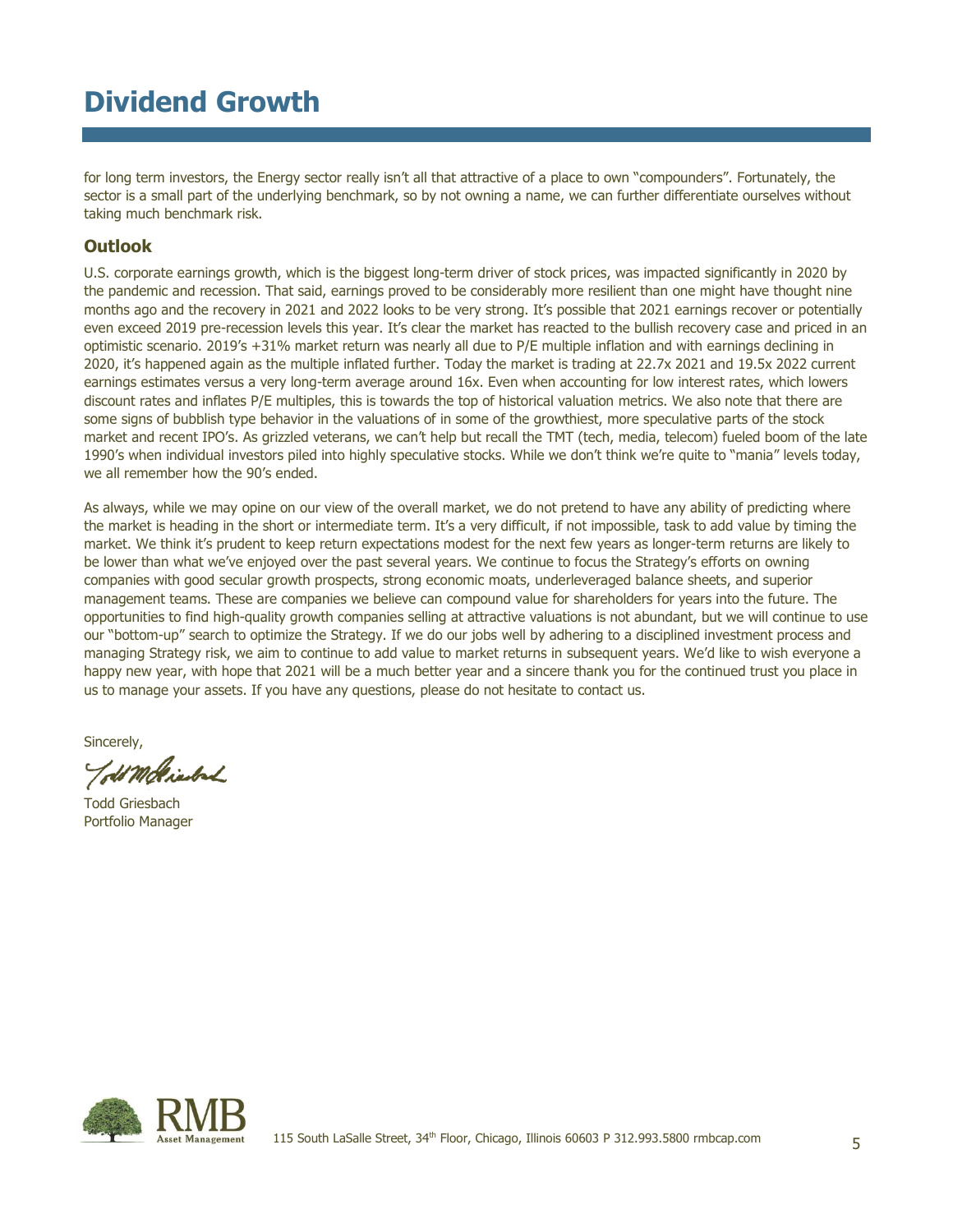#### **RMB Asset Management**

#### Dividend Growth Strategy // Annual Disclosure Presentation

**Organization** | RMB Capital Management, LLC ("RMB Capital") is an independent investment advisor registered with the Securities and Exchange Commission under the Investment Advisers Act of 1940 and was established in 2005. The GIPS firm is defined as RMB Asset Management ("RMB AM"), a division of RMB Capital Management, LLC. Previously, the firm was defined as RMB Capital and was redefined on January 1, 2016 to only include the asset management business due to the difference in how its investment strategies and services are offered. RMB AM claims compliance with the Global Investment Performance Standards (GIPS®) and has prepared and presented this report in compliance with the GIPS standards. RMB AM has been independently verified for the period April 1, 2005 through December 31, 2019. Verification assesses whether: (1) the firm has complied with all the composite construction requirements of the GIPS standards on a firm-wide basis; and (2) the firm's policies and procedures are designed to calculate and present performance in compliance with the GIPS standards. Verification does not ensure the accuracy of any specific composite presentation. The Dividend Growth composite has been examined for the period of April 1, 2005 through December 31, 2015. The verification and performance examination reports are available upon request. RMB AM maintains a complete list and description of composites, which are also available upon request.

**Description** | The Dividend Growth Strategy reflects the performance of fully discretionary dividend growth accounts, which have an investment objective of long-term growth using a portfolio of primarily large-cap stocks and, for comparison purposes, is measured against the S&P 500 index. The Dividend Growth Composite was created on April 1, 2005 and includes all accounts that are managed in accordance with the Dividend Growth investment strategy. An account is included in the Composite on the first day of the first full month the account is under management. An account is removed from the Composite as of the last day of its last full month. Account performance is based on total assets in the account, including cash and cash equivalents. Results are based on fully discretionary accounts under management, including those accounts no longer managed by RMB. Valuations and returns are computed and stated in U.S. Dollars.

#### **ANNUAL PERFORMANCE RELATIVE TO STATED BENCHMARK**

|             |                                                       | <b>Composite Assets</b> |                                      | <b>Annual Performance Results</b>      |                                  |               |                                     |                                |                            |                             |
|-------------|-------------------------------------------------------|-------------------------|--------------------------------------|----------------------------------------|----------------------------------|---------------|-------------------------------------|--------------------------------|----------------------------|-----------------------------|
| Year<br>End | <b>Total Firm</b><br>Assets as<br>of 12/31<br>$(\$M)$ | JSD (\$M)               | $#$ of<br><b>Accounts</b><br>Managed | Composite<br>Gross-of-<br>Fees $(\% )$ | Composite Net-<br>of-Fees $(% )$ | S&P<br>500(%) | Composite<br>3-YR ST<br>DEV $(%)^*$ | S&P 500 3-YR<br>ST DEV $(\% )$ | % Non-Fee<br>Paying Assets | Composite<br>Dispersion (%) |
| 2019        | 4,947.9                                               | 243.7                   | 460                                  | 37.62                                  | 36.95                            | 31.49         | 11.39                               | 11.93                          | 0.05                       | 0.45                        |
| 2018        | 4,196.9                                               | 204.2                   | 474                                  | $-2.11$                                | $-2.58$                          | $-4.38$       | 10.89                               | 10.80                          | 0.07                       | 0.36                        |
| 2017        | 3,610.6                                               | 219.4                   | 507                                  | 19.21                                  | 18.64                            | 21.83         | 10.11                               | 9.92                           | 0.07                       | 0.40                        |
| 2016        | 3,047.5                                               | 204.6                   | 516                                  | 14.77                                  | 14.21                            | 11.96         | 10.95                               | 10.59                          | 0.06                       | 0.41                        |
| 2015        | 3,706.0                                               | 215.8                   | 571                                  | $-6.54$                                | $-6.99$                          | 1.38          | 10.47                               | 10.47                          | 0.05                       | 0.40                        |
| 2014        | 3,312.9                                               | 260.4                   | 640                                  | 12.48                                  | 11.93                            | 13.69         | 9.68                                | 8.97                           | 0.04                       | 0.38                        |
| 2013        | 3,248.5                                               | 265.8                   | 691                                  | 30.44                                  | 29.81                            | 32.39         | 12.09                               | 11.94                          | 0.04                       | 0.51                        |
| 2012        | 2,585.9                                               | 200.5                   | 621                                  | 14.52                                  | 13.93                            | 16.00         | 14.98                               | 15.09                          | 0.04                       | 0.47                        |
| 2011        | 2,218.0                                               | 112.7                   | 344                                  | 3.10                                   | 2.59                             | 2.11          | 18.23                               | 18.70                          | 0                          | 0.64                        |
| 2010        | 1,881.9                                               | 25.2                    | 127                                  | 2.33                                   | 1.05                             | 15.06         | N/A                                 | N/A                            | 0                          | 0.70                        |
| 2009        | 1,613.9                                               | 29.7                    | 189                                  | 28.81                                  | 27.20                            | 26.46         | N/A                                 | N/A                            | 0                          | 1.16                        |
| 2008        | 1,113.6                                               | 30.6                    | 210                                  | $-36.62$                               | $-37.43$                         | $-37.00$      | N/A                                 | N/A                            | 0                          | 0.50                        |
| 2007        | 1,420.6                                               | 18.1                    | 92                                   | 10.51                                  | 9.07                             | 5.49          | N/A                                 | N/A                            | 0                          | 0.40                        |
| 2006        | 1,070.2                                               | 10.3                    | 64                                   | 13.29                                  | 11.91                            | 15.79         | N/A                                 | N/A                            | 0                          | 0.50                        |
| 2005**      | 811.9                                                 | 2.7                     | 15                                   | 7.92                                   | 6.90                             | 7.22          | N/A                                 | N/A                            | 0.00                       | N/A                         |

*\*The 3 year ex-post standard deviation is not presented prior to 2011 because it is not required.*\*\*Results shown for the year 2005 represent partial period performance from April 1, 2005 through December 31, 2005.

Fees | Effective January 1, 2011, RMB Capital's asset management fee schedule for this Composite is as follows: 0.50% on the first \$3.0 million, 0.475% on the next \$2.0 million, 0.450% on the next \$5.0 million, 0.425% on the next \$15.0 million, and 0.400% over \$25.0 million. Actual asset management fees charged by RMB may vary. Composite performance is presented on a gross-of-fees and net-of-fees basis and includes the reinvestment of all income. Gross-of-fees returns means it is net of transaction costs but gross of asset management fees, custodian fees and withholding taxes. The payment of actual fees and expenses would reduce gross returns. The compound effect of such fees and expenses should be considered when reviewing gross returns. The net returns are reduced by all actual fees and transactions costs incurred. The composite includes accounts that pay asset-based pricing for trading expenses. The maximum fee is 15 basis points per year; however, many accounts pay lower amounts due to household break-point relief. Returns for those accounts prior to 3/1/19 do not reflect the deduction of asset-based pricing, and are therefore gross of trading expenses. These accounts represent approximately 81% of composite assets. In addition to an asset management fee, some accounts pay a wealth management fee based on the percentage of assets under management to RMB Capital. The annual composite dispersion is an asset-weighted standard deviation calculated for the accounts in the Composite the entire year. Risk measures presented are calculated using gross-of-fees performance. Policies for valuing portfolios, calculating performance, and preparing compliant presentations are available upon request.

**Minimum Value Threshold** | There is no account minimum in the Dividend Growth Strategy.

**Comparison with Market Indices** | RMB compares its Composite returns to a variety of market indices such as the S&P 500. The index represents unmanaged portfolios whose characteristics differ from the Composite portfolios; however, it tends to represent the investment environment existing during the time period shown. An investment cannot be made directly in an index. The returns of the index do not include any transaction costs, management fees, or other costs. The investment strategy and types of securities held by the comparison index may be substantially different from the investment strategy and types of securities held by your account in the Composite. Benchmark returns presented are not covered by the report of independent verifiers.